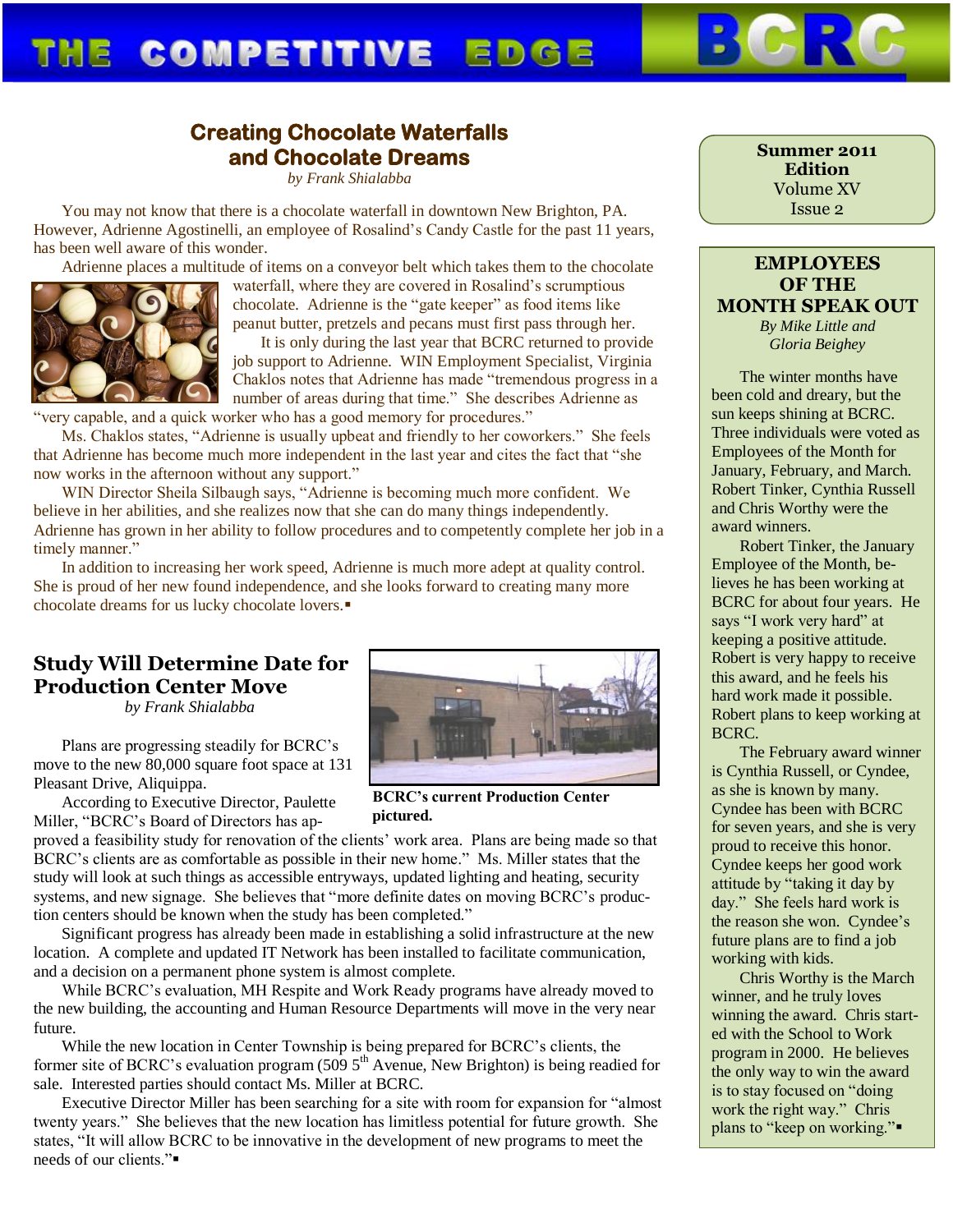## **BCRC is Employer of the Year**

*by Frank Shialabba*

Mental Health Association Director, Joseph Cook and Senator Elder Vogel presented BCRC with the 2011 Employer of the Year Award at the MHA annual dinner, held May 19 at the Berkshire in Beaver Falls. Mr. Cook cited the many people that BCRC has helped to achieve recovery over the years through our psychiatric rehabilitation and employment services. Senator Vogel also presented BCRC with a Senatorial Citation recognizing BCRC for exemplary service to persons with mental illness in Beaver County. The award was accepted by Executive Director Paulette Miller, who thanked her staff for the role they have played in positively impacting the lives of numerous persons with mental illness. In addition to helping with recovery and providing employment services, BCRC has hired numerous individuals as peer specialists at Aurora and WIN Services. The highlight of the evening was one consumer, who thanked Aurora Services for constantly providing hope and support over the years. This consumer has achieved true recovery and is currently serving as director of the Phoenix Center.



#### **Summer's Coming, Protect Yourself**

Skin cancer is the most common form of cancer in the United States. Protection from sun exposure is important all year round, not just during the summer or at the beach. Ultraviolet (UV) rays can reach you on cloudy and hazy days,  $\rightarrow$ 

#### Her Levity and Longevity Will Be Missed

*by Frank Shialabba*

Marlene Shialabba has worked at the Beaver County Rehabilitation Center longer than anyone in the history of the agency (41 years). Her retirement, July 1, 2011, marks the end of an era and the passing of the baton to a new generation of employees.

Marlene began her employment at the Beaver County Rehabilitation Center in 1970. At that time, BCRC was known as the Lintz Workshop and had only been in existence for eight years. The agency served only clients with intellectual disabilities and was limited to traditional workshop activities. Marlene has witnessed many positive changes

**Marlene's never afraid to laugh at herself.**

over the years, and she is valued by her coworkers as an integral part of that progress. Job Coach Supervisor Pat Sullivan calls the staff lunchroom, "Marlene's domain." She says, "While we all take turns cleaning the kitchen, Marlene goes above and beyond the call of duty. In addition to making sure the lunchroom is spotless, she makes sure there is plenty of iced tea and coffee for her coworkers."

Program Specialist Karen Buccelli says she will miss what she calls "Marleneisms." "She leaves the longest detailed messages of anyone I know, and if anything is sitting out it goes in the refrigerator. Nothing ever spoils at the 601 building with Marlene here. She also watches out for the clients, and alerts us if anyone is experiencing problems." Client Services Director, Kathy Davis states, "That's Marlene's way of taking care of us. She is the first one to help out



**Marlene is doing what comes natural, helping out.**

and the first one to remind us if we forget to do something. She seldom complains and she believes that her job extends beyond her regular duties to help the clients and her coworkers wherever needed."

It is obvious that the bond between Marlene and her coworkers is great. That bond is particularly great with the clients and staff of the 601 Production Center where she has worked for so many years. Job Coach Supervisor, Pat Sullivan states, "I will miss Marlene's sense of humor and spirit of fun. She is always ready to help and assist her coworkers, especially the clients. She always has time for them and she is always very encouraging."

Marlene may be leaving us, but her kindness and caring will never be forgotten.

### *PIBH Orders BCRC's Candy Bouquet Roses for Annual Event*

*by Ashley Greenawalt*

BCRC's Gifts Delivered Featuring Candy Bouquet will be making 500 small red roses for the Pennsylvania Industries for the Blind and Handicapped (PIBH). Director of Contract Acquisition, Joanna Greco, secured this work for BCRC as a newly appointed PIBH board member. The beautiful and edible red roses will be used as favors for the annual Nettie Mann Achievement Dinner in Harrisburg, Pennsylvania.

These roses were created under the direction of Job Coach, April Connolly and the process involved seven clients. The process of creating these unique roses involves using candy kisses

and a red Mylar square. The candy is attached to a wire stem and secured by floral tape. This same floral tape is used to attach leaves and cellos to the stems. After a crystal ball is glued to the tip, the rose is given a tag noting the event attached with a colorful ribbon.

These classy and elegant roses are just one example of the many possible arrangements made within BCRC's Candy Bouquet. With this large order, Candy Bouquet workers stated, "We are excited to have such a wonderful order and honored to be represented at this outstanding event." To order an arrangement for your special occasion from Candy Bouquet, call 724-847-4513, Monday thru Friday 7:30 a.m. to 4:00 p.m.



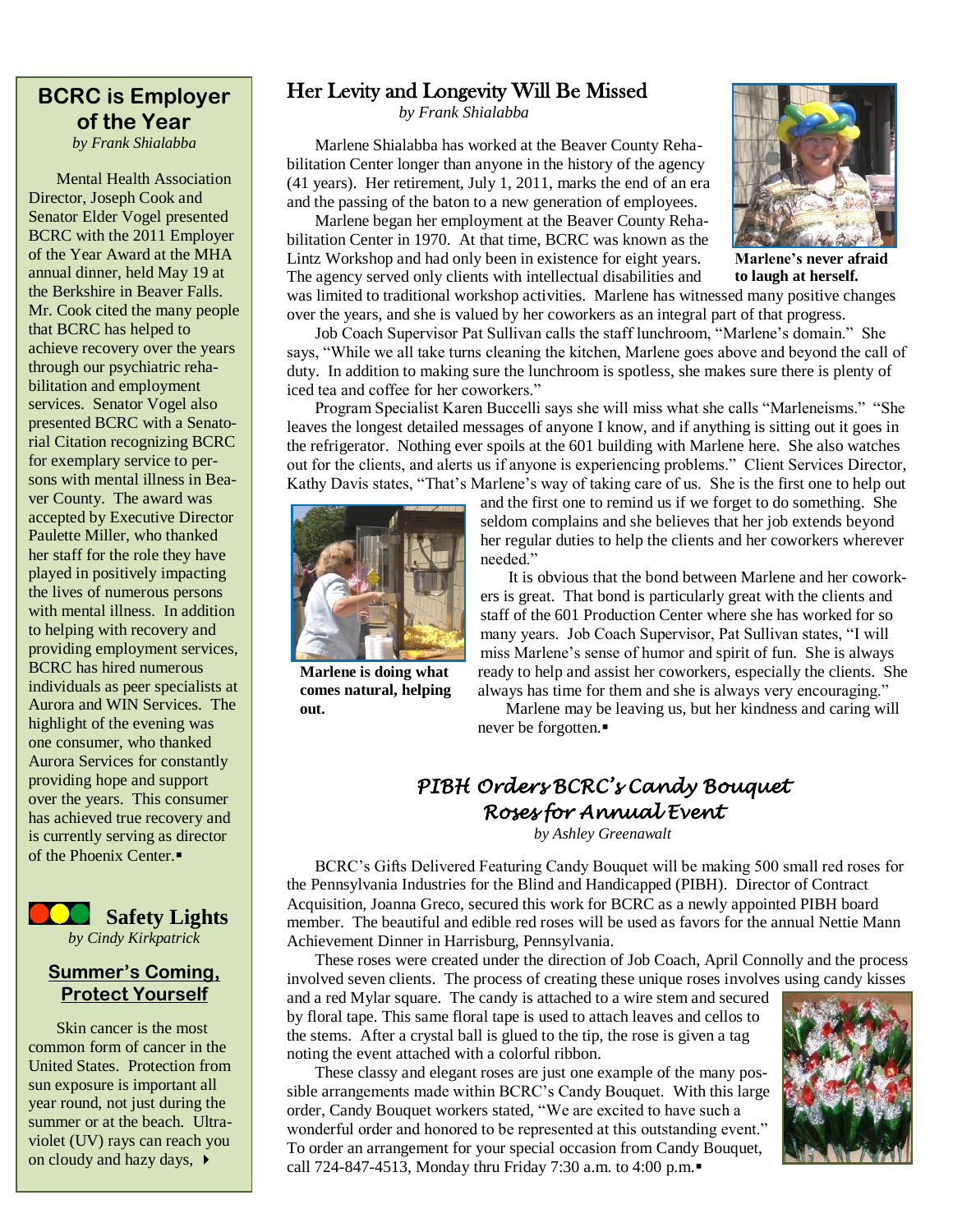### **WIN Services Tours the World**

*by Amanda Pullinger*

Nearly 200 parents, agency representatives, clients and friends "toured" countries from around the world during WIN Services' April 20 cultural event. Sheila Silbaugh, Director of Employment Services at WIN, explained that a tour to the cultural rooms at the University of



**Marla wows the audience with her presentation.**

Pittsburgh helped serve as an inspiration for this wonderful evening.

The event was an effort to develop an appreciation for the broader world community. Over thirty countries were represented and forty different foods were offered. Flags and passports were made for display, jokes were told, songs were sung, and dances were performed. Needless to say, each guest left feeling as if they traveled the globe in just an evening.

In preparation, clients were given the opportunity to select a country of interest and then research cultural characteristics

unique to each location such as foods, sports, languages, clothing, and currencies. With the assistance of staff, clients were then taught how to develop Power

Point presentations to aid in the presentation of their research. On the night of the event, communication devices, sign language, and speeches were all utilized in the clients' presentations.

Not only did the clients' understanding of the world grow, but they also expanded a variety of skills from cooking to computer skills, from public speaking and performing to woodworking and sewing. It was an evening of development, growth, and affirmation. As Sheila put it, "Staff and clients have been the recipients of great accolades for their hard work and tremendous performances!"



**WIN participants pictured as they present "Egypt."**

For those who were unable to attend this event, you can still view the new photography exhibit on the first floor of the Aurora building. Over forty pictures are available for viewing, representing a myriad of perspectives and styles. It's more than worth a look!



### **Spotlight on: TJ Witterman**

*by Jennifer Gengarella*

On December 10, 2010, TJ Witterman was hired as the facilities manager of the CenterPlace building.

Tackling the daunting job of planning the relocation of four buildings and numerous programs into one facility, TJ has met the challenge head on. With a background as a former estimator for an underground utilities company, and a position in international sales for a waterworks distributor, he has brought a unique

set of skills to manage this process.

One of TJ's challenges is studying the feasibility of adding a  $2<sup>nd</sup>$  floor to the warehouse section of the building. If approved, the second floor will enable BCRC to have adequate space for the future, as well as providing a warmer, brighter work area for BCRC's clients.

Although TJ has only been with BCRC for four months, he already notes that one of the things he likes the best about working at BCRC is "the people I've been able to meet and work with. There seems to be a genuine attitude with the staff to make a positive impact in the lives of the people we serve."

TJ enjoys his time in Pennsylvania after having relocated from Florida. He and his wife Elisa have three daughters Kaitlyn, five, Alina, three, and Emma, age one. T.J. notes that he and his family "enjoy the outdoors. He also describes himself as a "sports junkie" with a special fondness for the Penguins and Steelers.

as well as bright and sunny days. UV rays also reflect off of surfaces like water, cement, sand and snow. The CDC recommends these options for sun protection: when in the sun, seek shade, cover up, get a hat, wear sunglasses, and use sunscreen. The sun's UV rays can damage the skin in as little as 15 minutes. Use a sunscreen assigned a SPF (sun protection factor) of at least SPF 15. The higher the number the more protection is provided. Don't forget to reapply every 2 hours and to check the expiration date on the bottle. If there is no date, the shelf life is no more than three years.

#### **Don't We Look Good for Our Age?** *50 Year Celebration Planned by Pat Healey*

Next year, 2012, BCRC will be 50 years old. BCRC may be getting older, but we're also getting better, as accentuated by the purchase of our new building in Center Township. In the near future, plans for a 50<sup>th</sup> year celebration and grand opening for our new Center Township facility will be announced.

BCRC was founded in 1962 by a group of parents of individuals with mental retardation. During that time, BCRC has grown from nine clients to serving more than 700 today. In addition to prevocational and transitional employment programs, BCRC also provides habilitation, supported employment, psychiatric rehabilitation, vocational assessment, job readiness, mental health employment transformation, school to work transition, payment agent services, and vocational support for those involved with the juvenile justice system. These programs and the successes of our clients will be featured in the upcoming anniversary celebration.